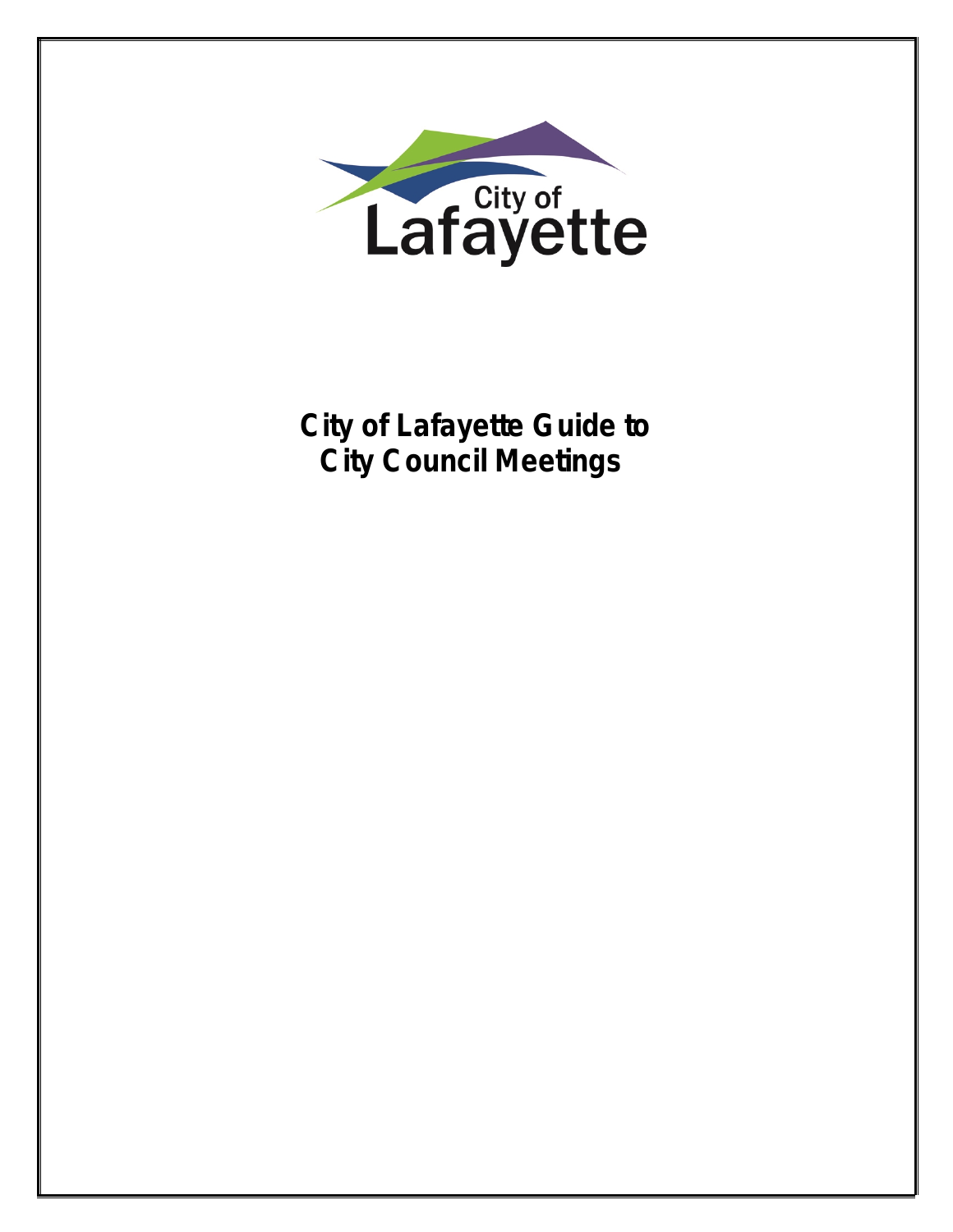# **LAFAYETTE CITY COUNCIL**

Mayor-Jaideep Mangat Mayor Pro Tem-Brian Wong Councilor-Enihs Medrano Councilor-Stephanie Walton Councilor-Nicole Samson Councilor-Tim Barnes Councilor-Tonya Briggs

# **LAFAYETTE CITY STAFF**

Fritz Sprague, City Administrator Kady Doelling, Deputy City Administrator Devin Billingsley, Interim Finance Director Lynnette Beck, City Clerk Melissa Hisel, Library Director Jeff Arthur, Public Works Director Monte Stevenson, Parks, Recreation & Open Space Director Jeff Brasel, Planning & Building Director Susan Booker, Arts and Cultural Resources Director Rick Bashor, Police Chief Pete Bradshaw, Fire Chief

# **LAFAYETTE CITY ATTORNEY**

HAYASHI AND MACSALKA, LLC

## **LAFAYETTE CITY COUNCIL VALUES**

- o We respect each other
- o We prepare for and fulfill our commitments
- o We listen constructively, allowing open, honest dialogue and difference of opinion
- o We foster a healthy sense of humor
- o We trust and capitalize on the expertise of each Council member
- o We focus on issues and solutions, criticizing only ideas, not people
- o We emphasize teamwork, being clear on Council action versus unilateral action
- o We keep the best interests of Lafayette and its residents as our number one priority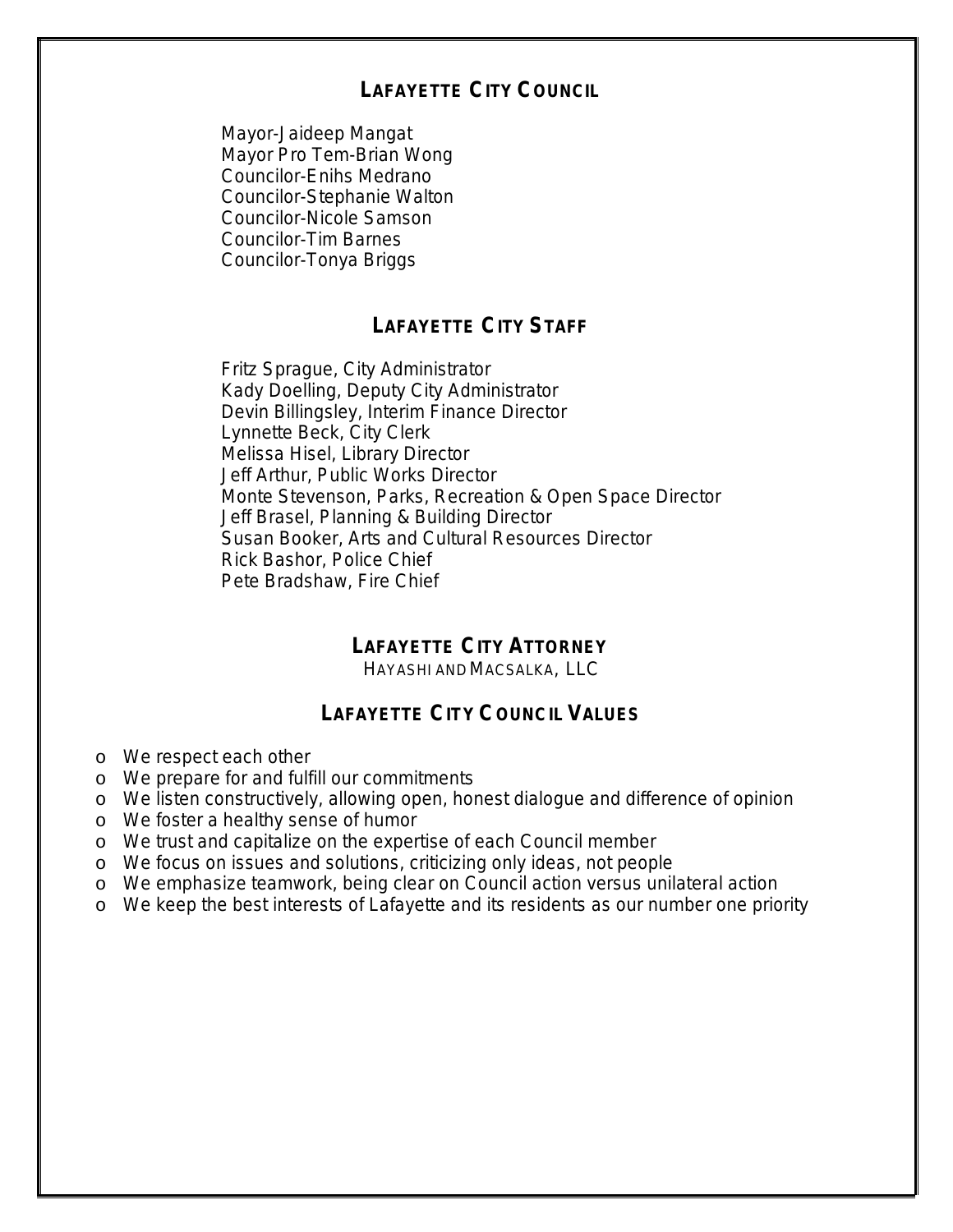# **ROLES & RESPONSIBILITIES**

#### **MAYOR**

The Mayor presides over meetings of the City Council. The Mayor is elected by members of the City Council at their first meeting following certification of a regular election.

### **MAYOR PRO TEM**

The Mayor ProTem presides at meetings of the Council in the absence of the Mayor and when the Mayor abstains or is disqualified from presiding due to a conflict of interest.

### **MEMBERS OF COUNCIL**

The City Council constitutes the elected legislative and governing body of the City of Lafayette. It has the power and authority to adopt the City's laws, ordinances and resolutions.

### **CITY ATTORNEY**

The City Attorney provides either written or oral opinions on questions of law, pertaining to items on the agenda.

### **CITY CLERK**

The City Clerk keeps the official record of proceedings at Council meetings.

### **DEPARTMENT HEADS AND OTHER CITY EMPLOYEES**

The head of any department, or any employee of the City may attend meetings of the Council to address items on the agenda.

## **COUNCIL MEETING - ORDER OF BUSINESS**

#### **COUNCIL WORKSHOP**

Workshops are primarily for educational purposes and are held on the last Monday of the month starting at 5:30 pm. No formal action is permitted at a workshop.

## **CALL TO ORDER**

The Mayor opens the meeting by calling it to order.

#### **OPENING OF A REGULA RLY SCHEDULED MEETING**

Attendees join in the recitation of the Pledge of Allegiance.

#### **ROLL CALL**

The City Clerk calls the roll to verify member attendance and to substantiate that the Council has complied with quorum requirements for holding a meeting. Council may excuse the absence of a member who is not present.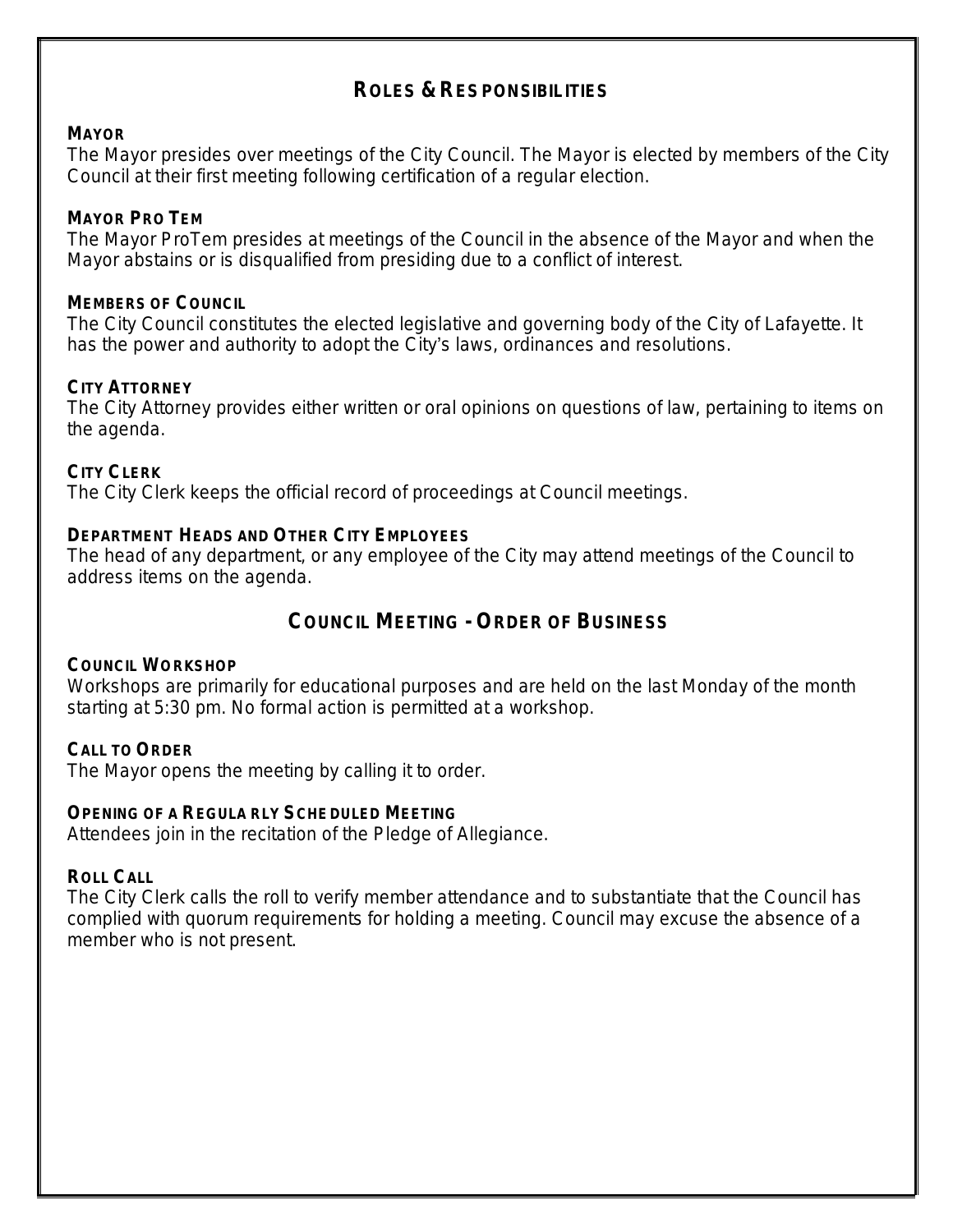#### **PUBLIC INPUT**

Residents may speak on any matter for which a public hearing is not scheduled later in the meeting. Speaking time is limited to 5 minutes per speaker during the Items from the Public portion of the regularly scheduled City Council meeting subject to the following provisions:

- Speakers will be limited to 5 minutes
- Speakers wishing to speak beyond that time limit may be recognized by the chair. The chair reserves the right to extend the speaking time.
- Time will be monitored by a mechanical timing device.
- Speakers must submit a Request to Address the City Council form to the City Clerk before the meeting begins.
- The Mayor will ask each speaker to state their name and address, and any group they are representing.

### **PRESENTATIONS**

A representative of a group or an individual may give a presentation before Council by prior arrangement with the Administrative Staff or the City Council. Special citations or awards are presented during this section of the meeting.

### **APPROVAL OF THE MINUTES**

Council votes to approve the minutes of the previous meeting. Approved minutes become the official record of Council proceedings.

### **CONSENT AGENDA**

The Consent Agenda allows the Council to approve several items that are of a routine nature with one vote. Councilors may request that an item on the Consent Agenda be removed and considered separately.

## **PROCLAMATIONS**

The Mayor will read, or may ask a Councilor to read, proclamations commemorating special occasions, groups or persons.

## **APPOINTMENTS**

Council makes appointments to local boards and regional entities or may form a sub-committee for a specific purpose and name its members.

## **COUNCIL REPORTS**

Councilors report on items of public interest, including announcements, resident recognition, and committee liaison reports.

#### **PUBLIC HEARINGS**

A public hearing is the most formalized method used by the Council to collect information from residents before taking action on a particular issue. Public hearings may be held and in some cases are required by law, on matters relating to public improvements, assessments, annexations, zoning, special permits, budget development, liquor licensing and federal grants. Council may hold a public hearing on any matter of interest to the community. Speakers must submit a Request to Address the City Council form to the City Clerk prior to the hearing.

#### **ORDINANCES**

The ordinance is the most formal type of action Council can take. Municipal law is enacted or amended through the passage of ordinances.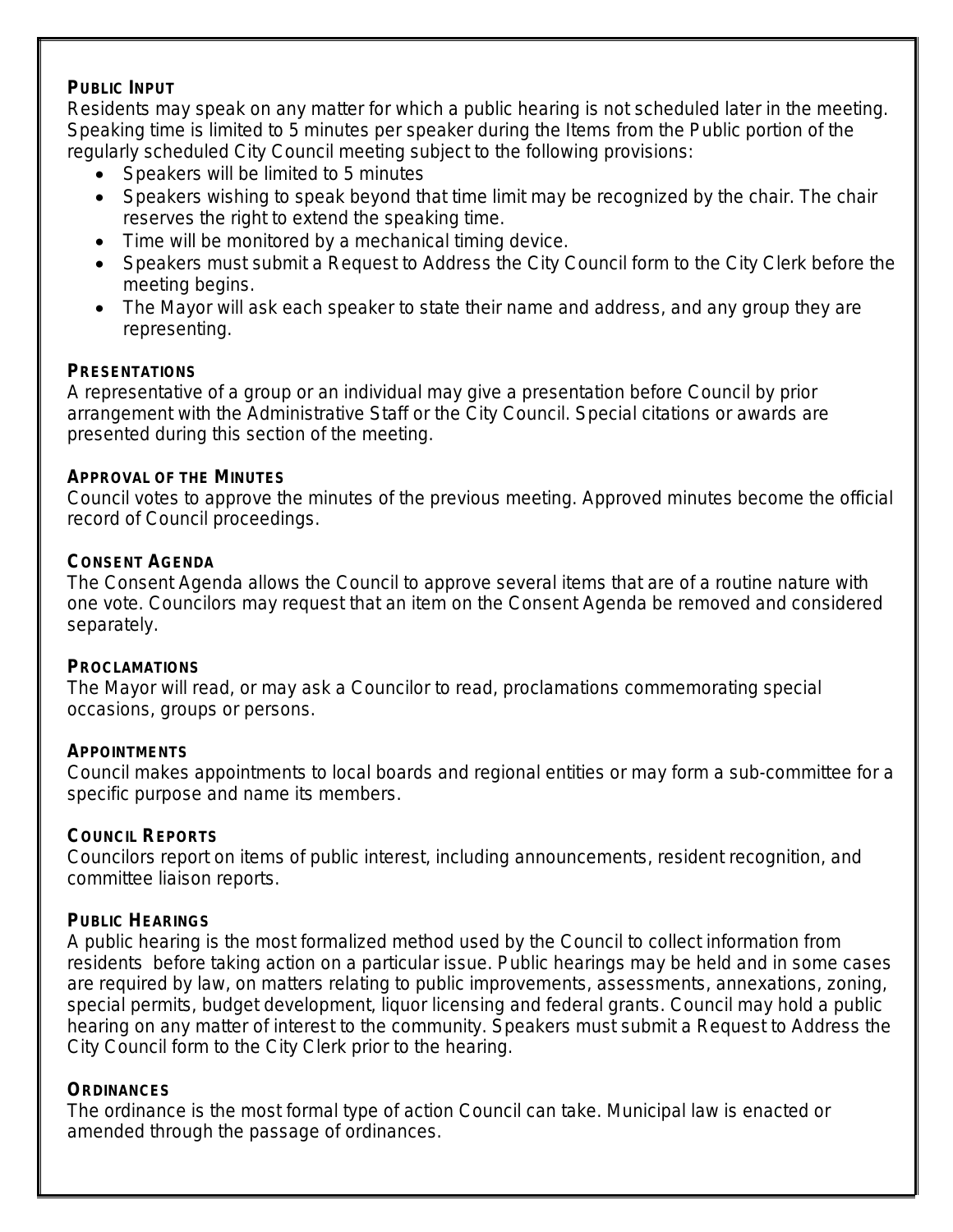### **RESOLUTIONS**

Resolutions are less formal than ordinances and are used to express the Council's intent, authorize administrative actions or approve transactions. They may be adopted to honor a person or group.

#### **STAFF REPORTS**

The City Administrator, City Attorney, and any Department Head or Staff member may present information as requested by Council or may bring items requiring action or attention to Council.

### **ADJOURNMENT**

When there is no further business, the meeting is adjourned by Council motion and a vote.

### **EXECUTIVE SESSION**

An executive session is a meeting of the Council that is closed to the public for the purpose of considering a limited number of matters as defined by State Statute. The executive session may include staff or other authorized participants. Council may not take formal action during an executive session. Recordings of these meetings are kept for 90 days.

### **CONDUCTING BUSINESS AS OTHER ENTITIES**

The Council serves as the Board of Directors of various General Improvement Districts, the Board of Directors of the Indian Peaks Golf Course Club House and the Local Liquor Licensing Authority. Meetings of these bodies are held before, during or following a regular Council meeting or may be convened as special meetings.

### **RECESS OR BREAK FROM THE MEETING**

The Mayor may call a recess at any time during a meeting to determine a rule of order, or at the request of a majority of Council. The Mayor may call a recess at any time between items of business when a break is necessary.

# **COUNCIL CHAMBERS - GENERAL RULES**

#### **USAGE**

The Council Chambers are used solely for the conduct of public business of the City with the approval of the City Administrator.

#### **SUPERVISION**

The Council Chambers are under the supervision and control of the City Clerk when Council is not in session.

#### **SERGEANT-AT-ARMS**

The Chief of Police, or his designee, is authorized to maintain the peace during the Council meeting.

#### **SEATING ARRANGEMENT**

Councilors shall occupy seats on the dais in a rotation established by the City Clerk.

## **SMOKING**

In accordance with the Colorado Clean Indoor Air Act, smoking is prohibited in City Hall and within a 15-foot radius from the entryway to City Hall.